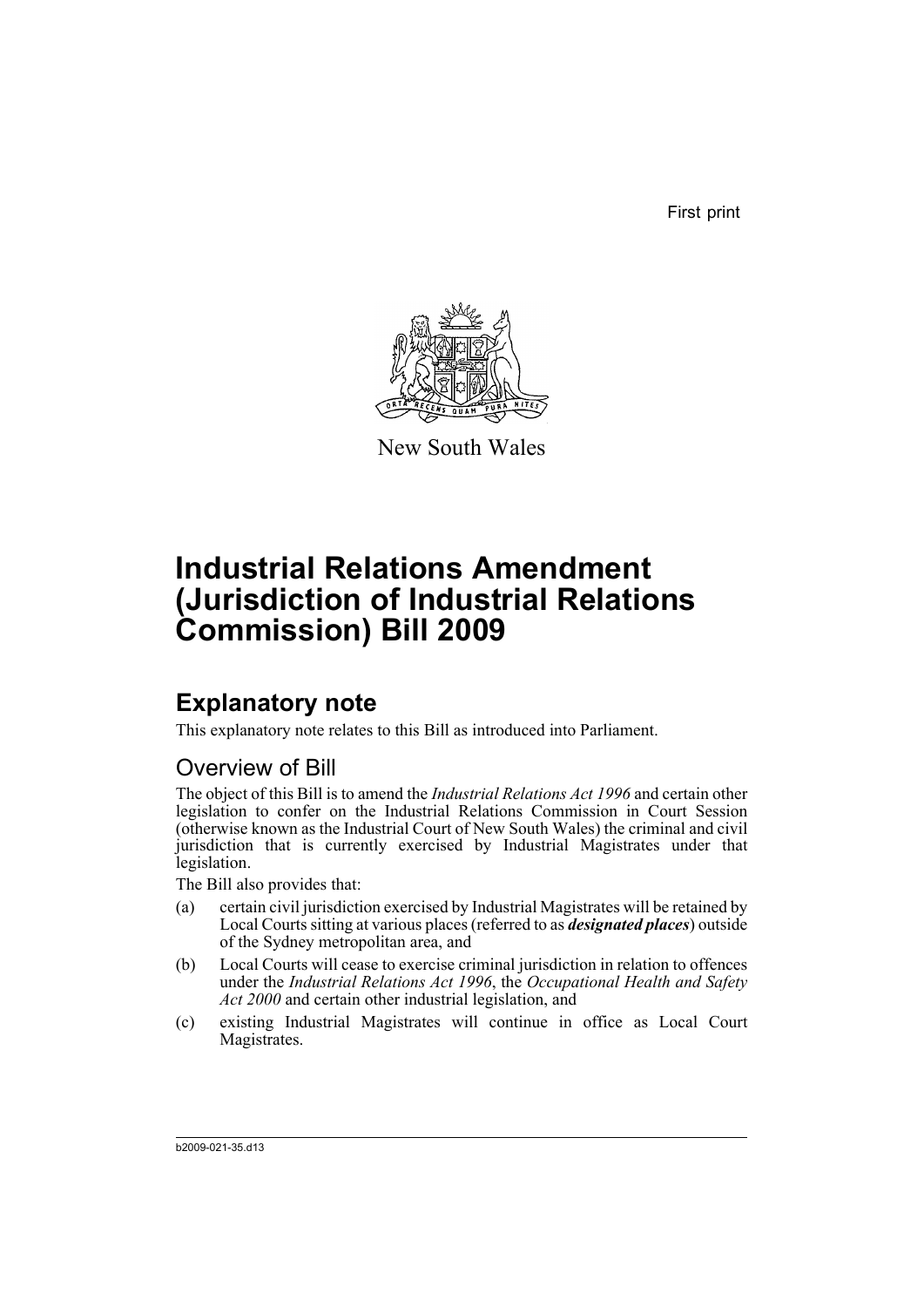Explanatory note

#### Outline of provisions

**Clause 1** sets out the name (also called the short title) of the proposed Act.

**Clause 2** provides for the commencement of the proposed Act on a day or days to be appointed by proclamation.

#### **Schedule 1 Amendment of Industrial Relations Act 1996**

At present under Part 1 of Chapter 7 of the *Industrial Relations Act 1996* (*the Act*), both the Industrial Court and a Local Court constituted by an Industrial Magistrate have jurisdiction in relation to breaches of industrial instruments (including ordering a person to pay a civil penalty for such a breach and granting injunctions to restrain further contraventions of industrial instruments). **Schedule 1 [6]–[10]** remove the jurisdiction of Industrial Magistrates under Part 1 of Chapter 7 so that only the Industrial Court will have jurisdiction in relation to breaches of industrial instruments. **Schedule 1 [2] and [3]** are consequential amendments.

**Schedule 1 [11]** will provide that the civil jurisdiction of a Local Court under Part 2 of Chapter 7 of the Act (which relates to orders for the recovery of remuneration and other amounts payable by employers) will be exercised by a Local Court sitting at a designated place and not by an Industrial Magistrate. **Schedule 1 [4] and [13]** are consequential amendments. The amendment made by Schedule 1 [11] does not affect the jurisdiction of the Industrial Court under Part 2 of Chapter 7 of the Act.

**Schedule 1 [12]** makes it clear that a Commissioner of the Industrial Relations Commission or a Deputy President of the Commission may undertake conciliation on behalf of the Industrial Court in relation to proceedings under Part 2 of Chapter 7 of the Act and make orders to give effect to the terms of any settlement resulting from the conciliation.

**Schedule 1 [14]** is consequential on the amendment made by Schedule 1 [11] but will also enable the Industrial Commission to refer applications for orders for the recovery of money that are made during proceedings before the Commission to Local Courts sitting at designated places.

**Schedule 1 [15]** removes provisions relating to the appointment and jurisdiction of Industrial Magistrates (including the Chief Industrial Magistrate). **Schedule 1 [1]** is a consequential amendment.

**Schedule 1 [16]** removes the criminal jurisdiction of Local Courts (whether or not constituted by an Industrial Magistrate) under the Act so that only the Industrial Court will have jurisdiction to deal with offences under the Act. **Schedule 1 [5]** is a consequential amendment. The amendment made by Schedule 1 [4] also removes the provision for appeals to be made to the Industrial Court against a conviction or penalty imposed by a Local Court for an offence under the Act.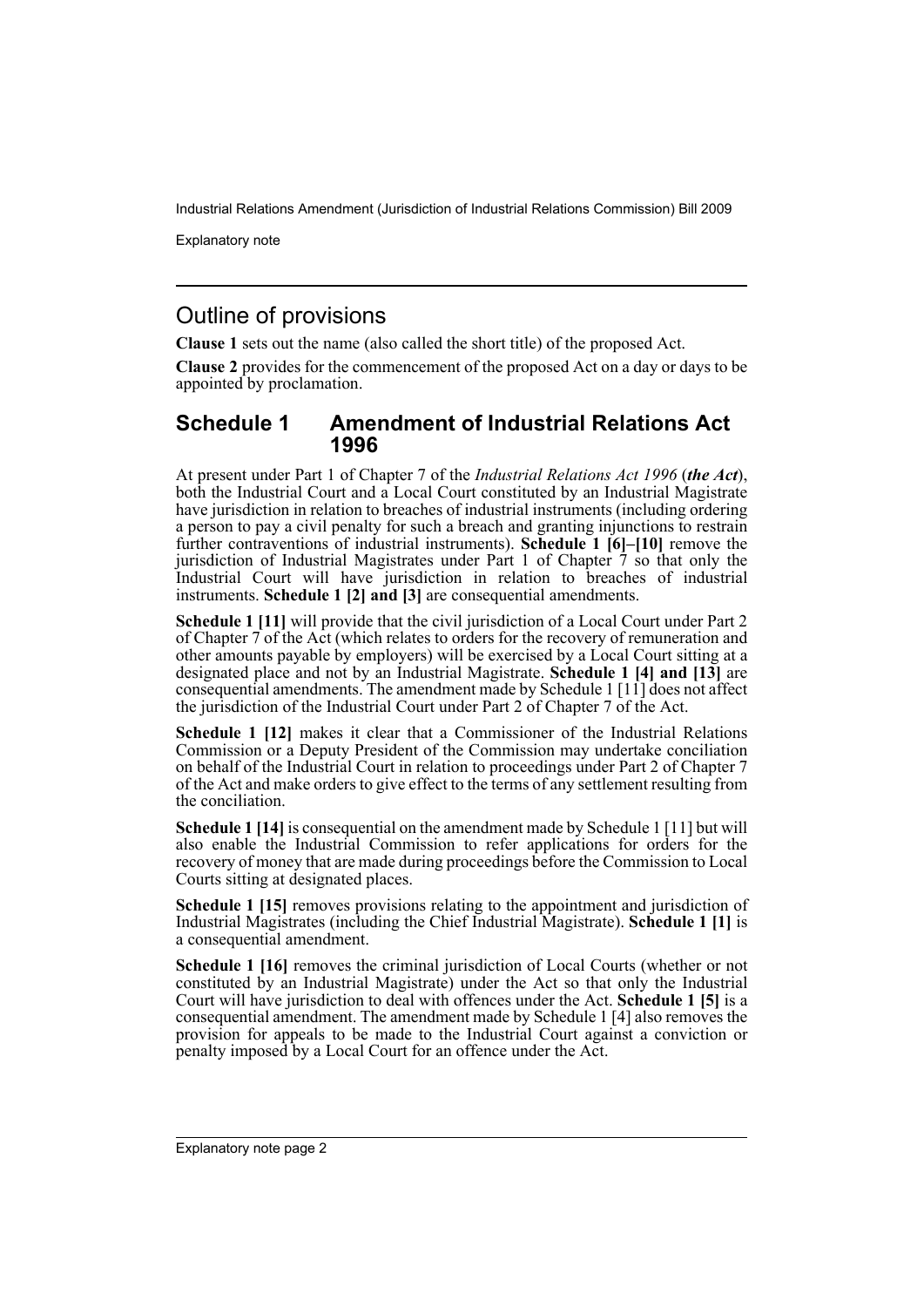Explanatory note

**Schedule 1 [17]** removes a note that incorrectly refers to the application of section 179 of the *Criminal Procedure Act 1986* in relation to criminal proceedings before the Industrial Court.

**Schedule 1 [18]** specifies the designated places where a Local Court will continue to have civil jurisdiction under the Act.

**Schedule 1 [19]** enables regulations of a savings or transitional nature to be made as a consequence of the proposed Act.

**Schedule 1 [20]** contains savings and transitional provisions, including a provision confirming that a person holding office as an Industrial Magistrate (including the Chief Industrial Magistrate) immediately before the abolition of that office is entitled to hold office, without any loss of remuneration, as a Magistrate for the remainder of his or her term of appointment as an Industrial Magistrate.

### **Schedule 2 Amendment of other legislation**

**Schedule 2** contains amendments to the following Acts and regulation:

*Annual Holidays Act 1944 Apprenticeship and Traineeship Act 2001 Bail Act 1978 Building and Construction Industry Long Service Payments Act 1986 Court Security Act 2005 Criminal Procedure Act 1986 Dangerous Goods (Road and Rail Transport) Act 2008 Employment Protection Act 1982 Entertainment Industry Act 1989 Essential Services Act 1988 Industrial Relations (Child Employment) Act 2006 Industrial Relations (General) Regulation 2001 Judicial Officers Act 1986 Long Service Leave Act 1955 Occupational Health and Safety Act 2000 Rail Safety Act 2008 Shop Trading Act 2008 Statutory and Other Offices Remuneration Act 1975 Workers Compensation Act 1987 Workplace Injury Management and Workers Compensation Act 1998*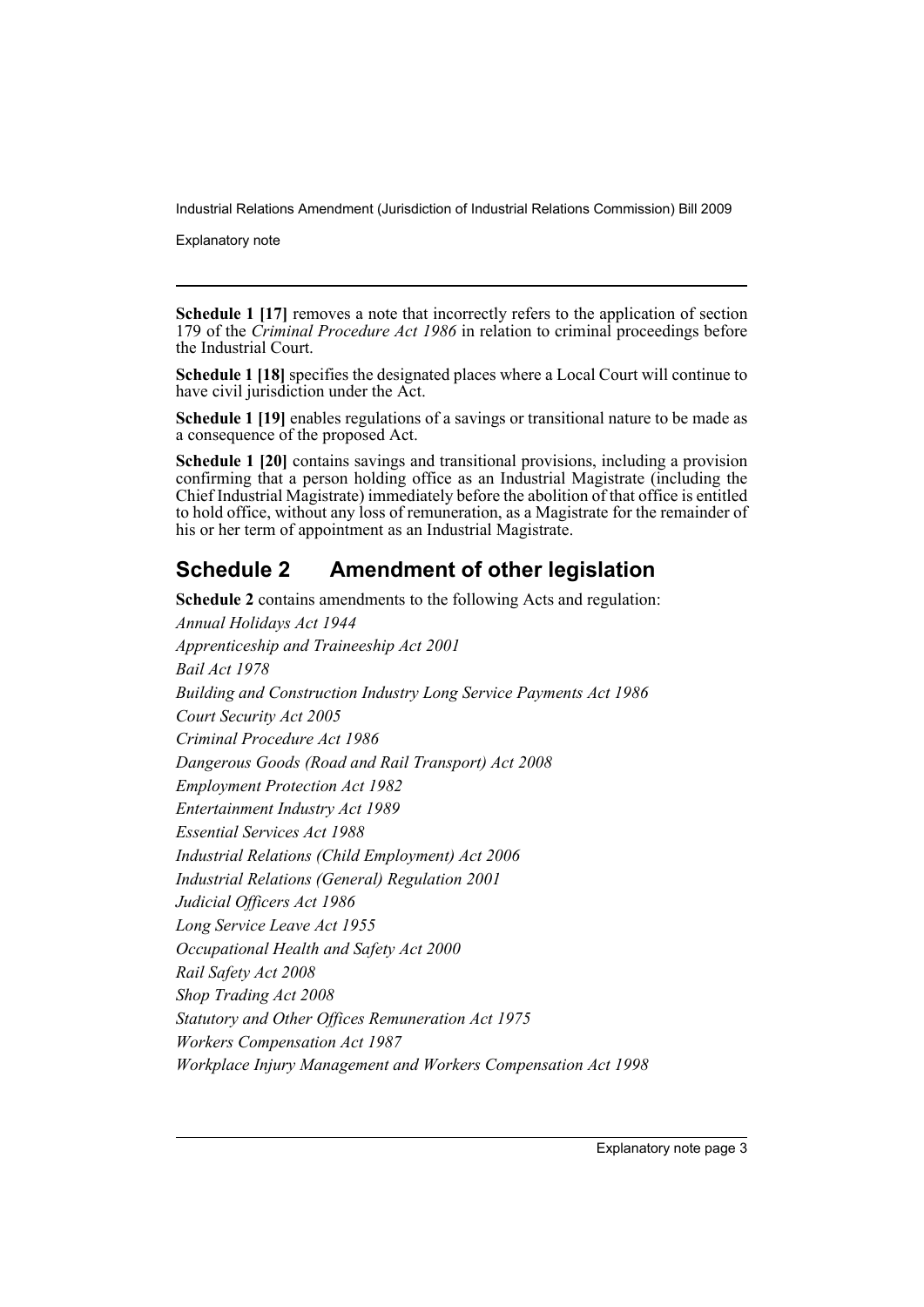Explanatory note

The amendments to these Acts and regulation generally provide for the following:

- (a) the transfer of the civil jurisdiction of Industrial Magistrates to either the Industrial Court or Local Courts sitting at designated places,
- (b) the removal of the criminal jurisdiction of Local Courts (whether or not constituted by an Industrial Magistrate) so that only the Industrial Court will have jurisdiction to deal with offences under these Acts,
- (c) amendments that are consequential on the removal of the civil and criminal jurisdiction of Industrial Magistrates and on the abolition of that office.

In particular, the amendments to the *Occupational Health and Safety Act 2000* will enable various appeals and applications for review in relation to notices and decisions of the WorkCover Authority to be made to the Industrial Court or a Local Court sitting at a designated place instead of to an Industrial Magistrate.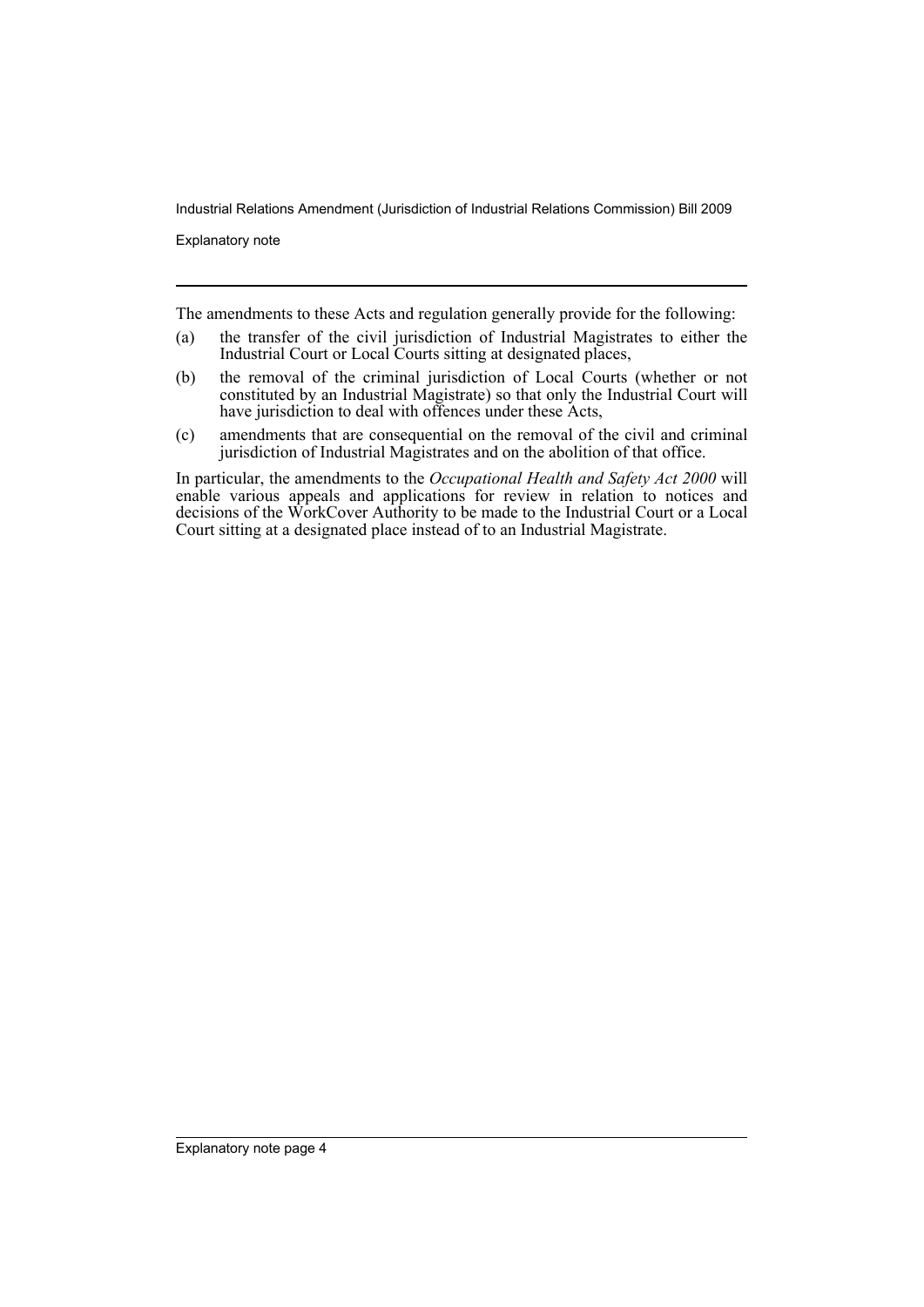First print



New South Wales

# **Industrial Relations Amendment (Jurisdiction of Industrial Relations Commission) Bill 2009**

### **Contents**

|   |                                                             | Page |
|---|-------------------------------------------------------------|------|
| 1 | Name of Act                                                 |      |
|   | 2 Commencement                                              |      |
|   | Schedule 1 Amendment of Industrial Relations Act 1996 No 17 | 3    |
|   | Schedule 2 Amendment of other legislation                   | 8    |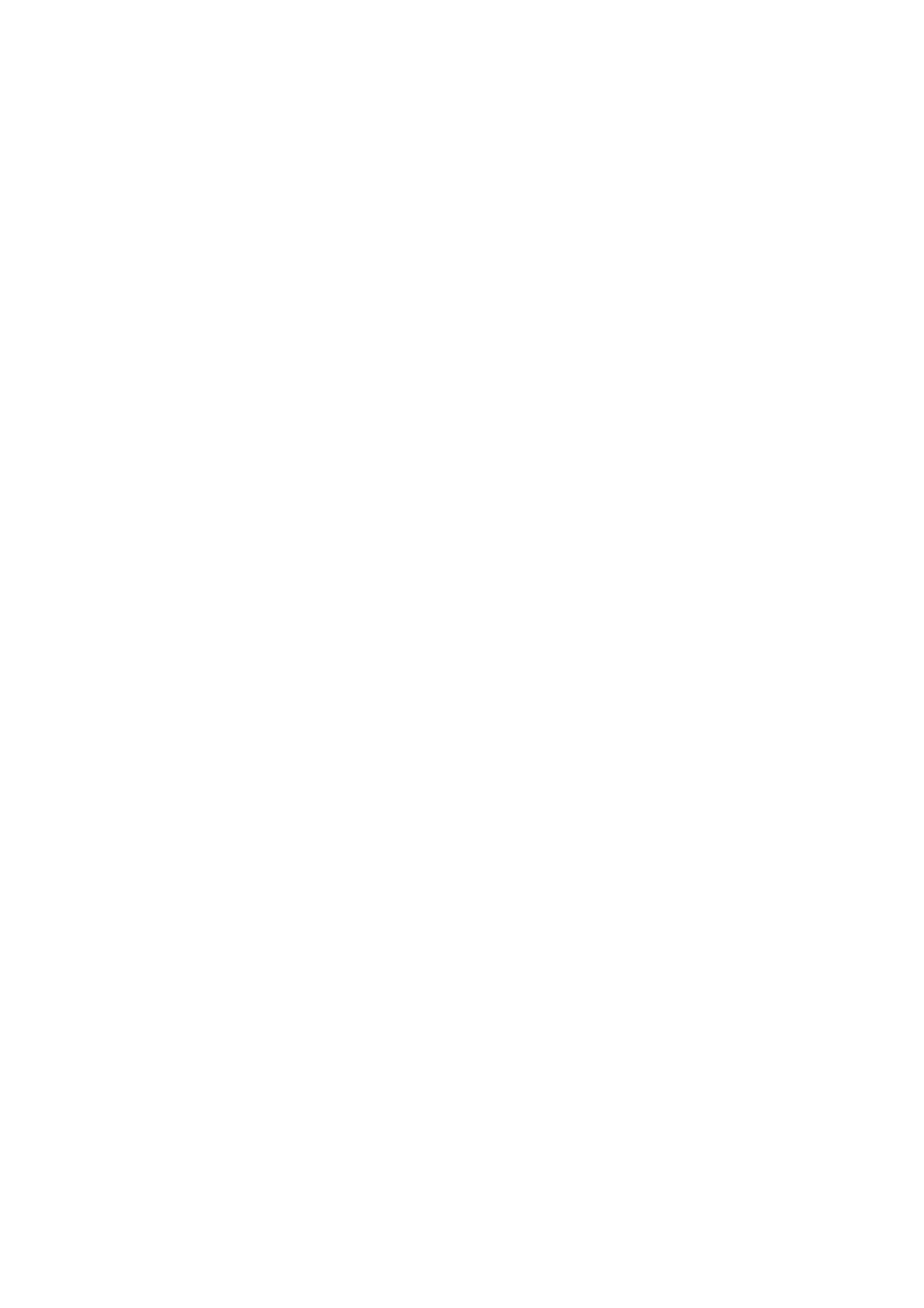

New South Wales

## **Industrial Relations Amendment (Jurisdiction of Industrial Relations Commission) Bill 2009**

No , 2009

#### **A Bill for**

An Act to amend the *Industrial Relations Act 1996* and other legislation to make further provision with respect to the jurisdiction of the Industrial Relations Commission and with respect to Industrial Magistrates; and for other purposes.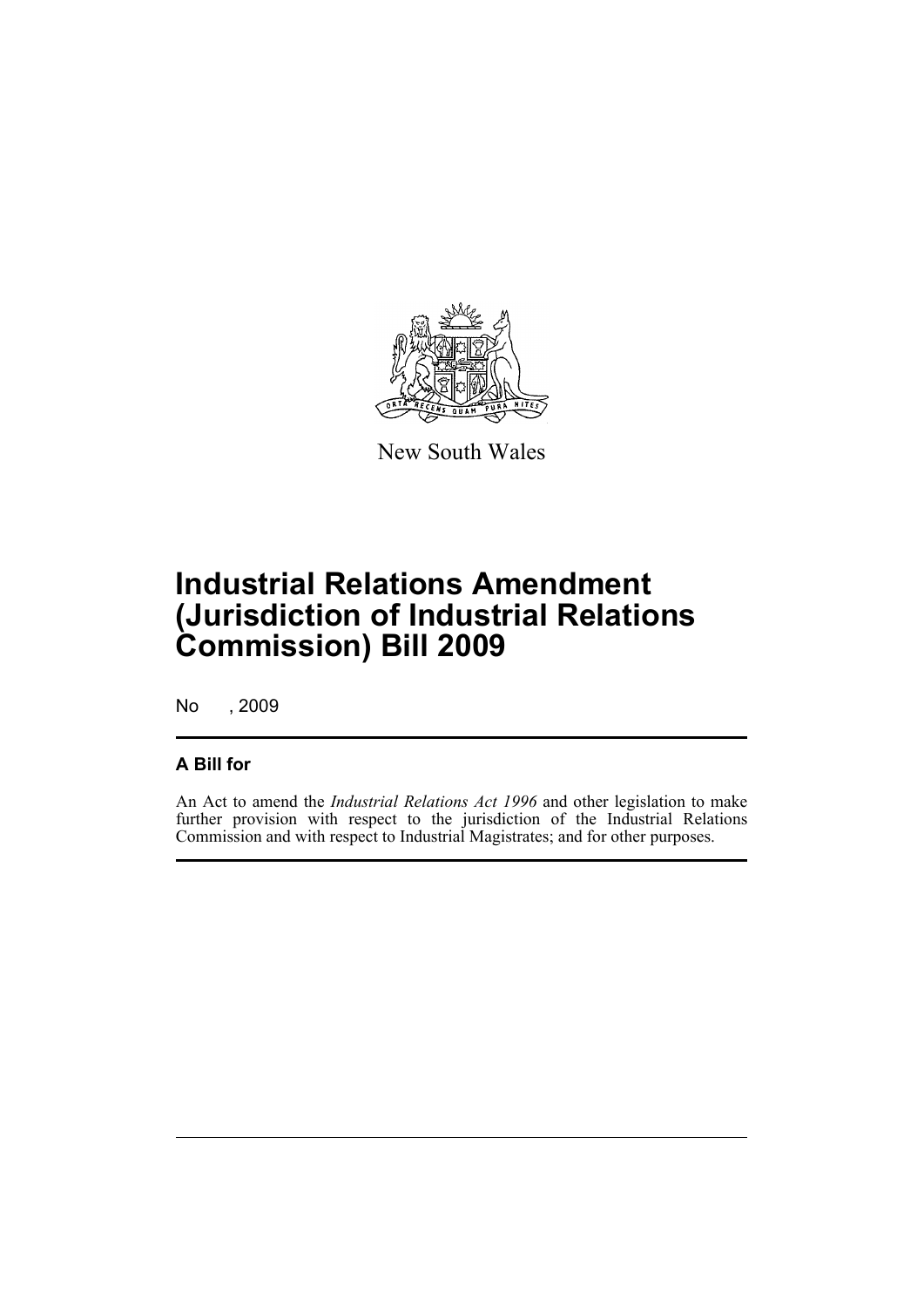<span id="page-7-1"></span><span id="page-7-0"></span>

|   | The Legislature of New South Wales enacts:                                                                    |                     |
|---|---------------------------------------------------------------------------------------------------------------|---------------------|
| 1 | Name of Act                                                                                                   | 2                   |
|   | This Act is the Industrial Relations Amendment (Jurisdiction of<br>Industrial Relations Commission) Act 2009. | 3<br>$\overline{4}$ |
|   | <b>Commencement</b>                                                                                           | 5                   |
|   | This Act commences on a day or days to be appointed by proclamation.                                          | 6                   |
|   |                                                                                                               |                     |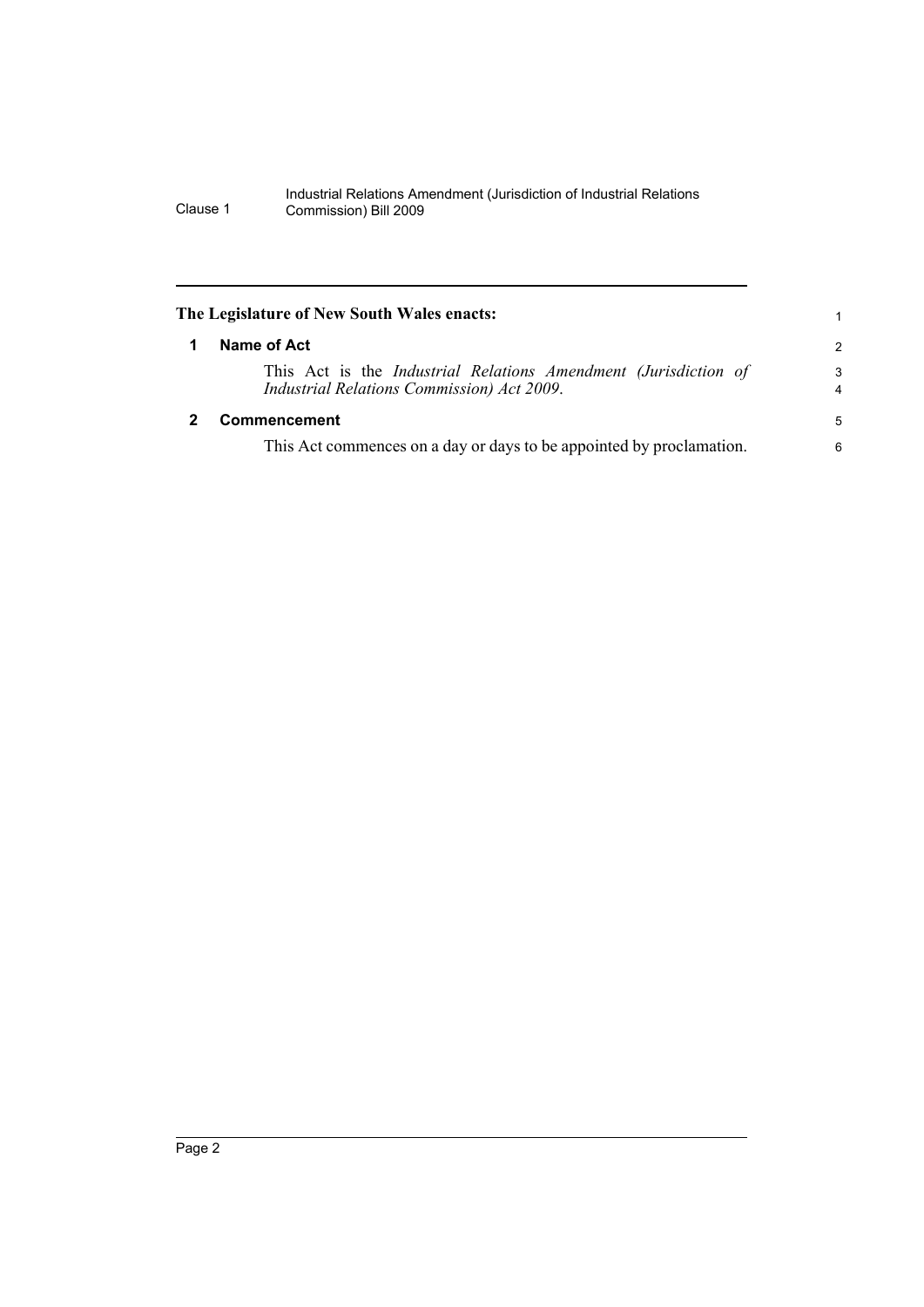Amendment of Industrial Relations Act 1996 No 17 Schedule 1

<span id="page-8-0"></span>

|     | <b>Schedule 1</b>             |     | <b>Amendment of Industrial Relations Act</b><br>1996 No 17                                                                                                                                                                                                    | $\mathbf{1}$<br>2          |
|-----|-------------------------------|-----|---------------------------------------------------------------------------------------------------------------------------------------------------------------------------------------------------------------------------------------------------------------|----------------------------|
| [1] |                               |     | Section 153 Jurisdiction of Commission in Court Session                                                                                                                                                                                                       | $\mathsf 3$                |
|     |                               |     | Omit "an Industrial Magistrate or any other" from section 153 (1) (j).                                                                                                                                                                                        | $\overline{4}$             |
|     | Insert instead "any".         |     |                                                                                                                                                                                                                                                               | 5                          |
| [2] | designated place              |     | Section 162A Transfer of certain proceedings to Local Court sitting at                                                                                                                                                                                        | 6<br>7                     |
|     |                               |     | Omit section 162A (1). Insert instead:                                                                                                                                                                                                                        | 8                          |
|     | (1)                           |     | This section applies to proceedings for the recovery of money<br>under Part 2 of Chapter 7.                                                                                                                                                                   | 9<br>10                    |
| [3] |                               |     | Section 162A (5), definition of "Local Court"                                                                                                                                                                                                                 | 11                         |
|     |                               |     | Omit "constituted by an Industrial Magistrate sitting alone".                                                                                                                                                                                                 | 12                         |
|     |                               |     | Insert instead "sitting at a designated place as referred to in section 405A".                                                                                                                                                                                | 13                         |
| [4] |                               |     | Section 197 Appeals from Local Court sitting at designated place                                                                                                                                                                                              | 14                         |
|     |                               |     | Omit section 197 (1) and (2). Insert instead:                                                                                                                                                                                                                 | 15                         |
|     | (1)                           |     | An appeal lies to a Full Bench of the Commission in Court<br>Session against:                                                                                                                                                                                 | 16<br>17                   |
|     |                               | (a) | any order made under this Act by a Local Court sitting at a<br>designated place as referred to in section 405A for the<br>payment of money, or                                                                                                                | 18<br>19<br>20             |
|     |                               | (b) | the dismissal by a Local Court sitting at any such<br>designated place of an application for an order under this<br>Act for the payment of money (including a dismissal on the<br>ground that it does not have jurisdiction to deal with the<br>application). | 21<br>22<br>23<br>24<br>25 |
| [5] |                               |     | Section 197A Appeals against acquittals in proceedings for offences<br>against occupational health and safety legislation                                                                                                                                     | 26<br>27                   |
|     | from section $197A(1)$ .      |     | Omit "or of a Local Court constituted by an Industrial or other Magistrate"                                                                                                                                                                                   | 28<br>29                   |
| [6] | <b>Section 356 Definition</b> |     |                                                                                                                                                                                                                                                               | 30                         |
|     | Omit the section.             |     |                                                                                                                                                                                                                                                               | 31                         |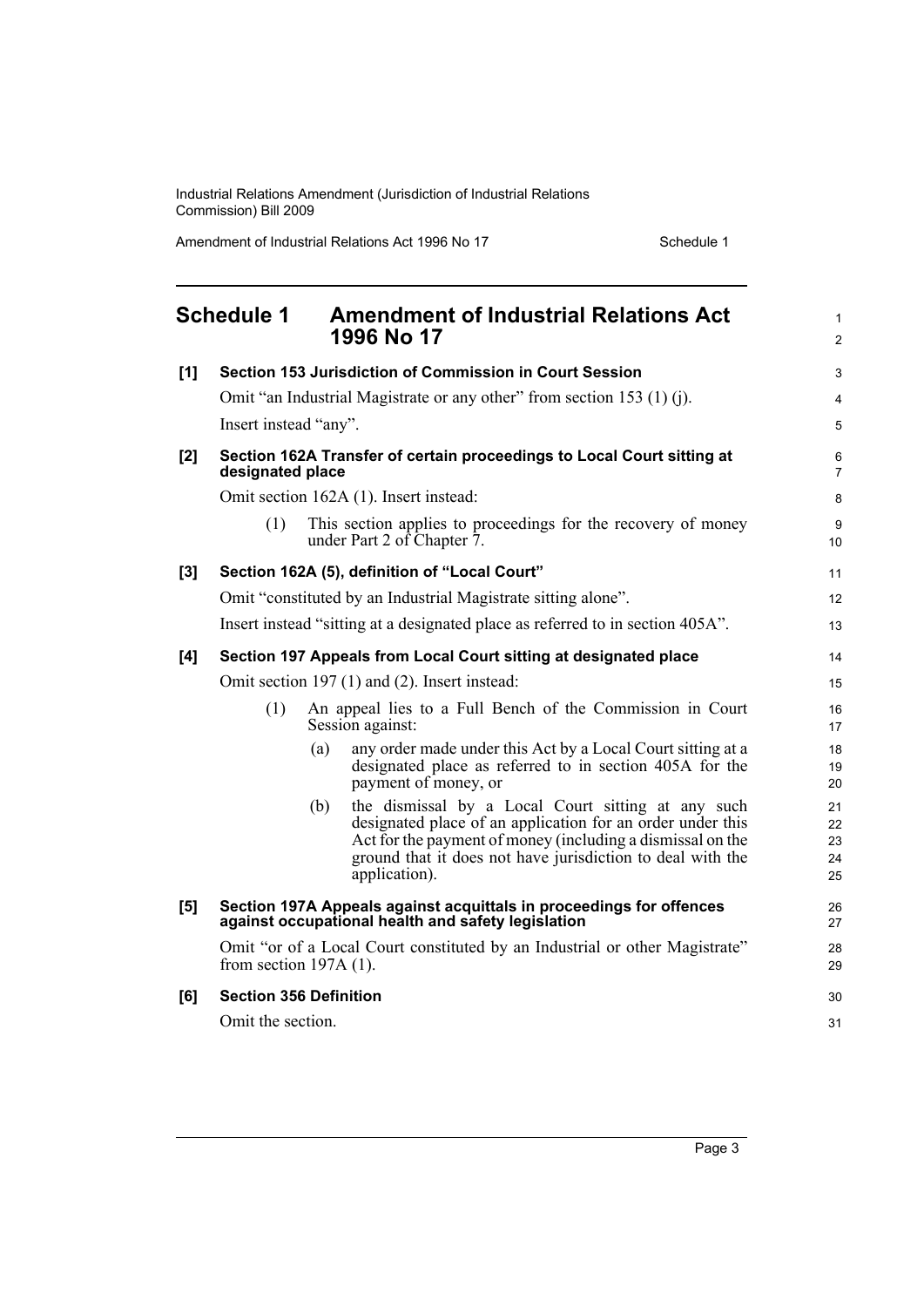Schedule 1 Amendment of Industrial Relations Act 1996 No 17

| $[7]$  |             | Section 357 Civil penalty for breach of industrial instruments                                                                                                                                                                                                                                                                                                                                                     | $\mathbf{1}$                           |
|--------|-------------|--------------------------------------------------------------------------------------------------------------------------------------------------------------------------------------------------------------------------------------------------------------------------------------------------------------------------------------------------------------------------------------------------------------------|----------------------------------------|
|        |             | Omit "an industrial court" from section 357 (1).                                                                                                                                                                                                                                                                                                                                                                   | $\overline{2}$                         |
|        |             | Insert instead "the Commission in Court Session".                                                                                                                                                                                                                                                                                                                                                                  | 3                                      |
| [8]    |             | Sections 357 (6) and 362                                                                                                                                                                                                                                                                                                                                                                                           | 4                                      |
|        |             | Omit "the industrial court" wherever occurring.                                                                                                                                                                                                                                                                                                                                                                    | 5                                      |
|        |             | Insert instead "the Commission in Court Session".                                                                                                                                                                                                                                                                                                                                                                  | 6                                      |
| [9]    | money       | Section 358 Related proceedings for recovery of remuneration and other                                                                                                                                                                                                                                                                                                                                             | $\overline{7}$<br>8                    |
|        |             | Omit section 358 (1). Insert instead:                                                                                                                                                                                                                                                                                                                                                                              | 9                                      |
|        | (1)         | In dealing with proceedings for a civil penalty under this Part that<br>relate to the failure of the defendant to pay any money that may<br>be recovered under Part 2, the Commission in Court Session may,<br>in the same proceedings, also make under that Part any order for<br>the payment of money that it is authorised to make in proceedings<br>under that Part.                                           | 10<br>11<br>12<br>13<br>14<br>15       |
| $[10]$ | instruments | Section 359 Injunction to restrain further contraventions of industrial                                                                                                                                                                                                                                                                                                                                            | 16<br>17                               |
|        |             | Omit "by it or another industrial court" from section 359 (1).                                                                                                                                                                                                                                                                                                                                                     | 18                                     |
| $[11]$ |             | <b>Section 364 Definitions</b>                                                                                                                                                                                                                                                                                                                                                                                     | 19                                     |
|        |             | Omit "constituted specially for the purposes of this Part by an Industrial<br>Magistrate sitting alone" from paragraph (c) of the definition of <i>industrial</i><br><i>court</i> in section $\overline{3}64$ (1).                                                                                                                                                                                                 | 20<br>21<br>22                         |
|        |             | Insert instead "sitting at a designated place as referred to in section 405A".                                                                                                                                                                                                                                                                                                                                     | 23                                     |
| $[12]$ |             | Section 371 Conciliation to be attempted before order made                                                                                                                                                                                                                                                                                                                                                         | 24                                     |
|        |             | Insert after section $371(2)$ :                                                                                                                                                                                                                                                                                                                                                                                    | 25                                     |
|        | (3)         | The Commission in Court Session is taken to have discharged its<br>obligations under subsection (1) in relation to the proceedings<br>concerned if an attempt to bring the parties to a settlement has<br>been made by a Commissioner or a Deputy President acting on<br>behalf of the court. In that case, the Commissioner or Deputy<br>President concerned may make the order referred to in<br>subsection (2). | 26<br>27<br>28<br>29<br>30<br>31<br>32 |
|        | (4)         | If a settlement is not reached in relation to an application for an<br>order under this Part and the proceedings concerned are, in<br>accordance with section 162A, transferred to a Local Court<br>sitting at a designated place as referred to in section 405A, the                                                                                                                                              | 33<br>34<br>35<br>36                   |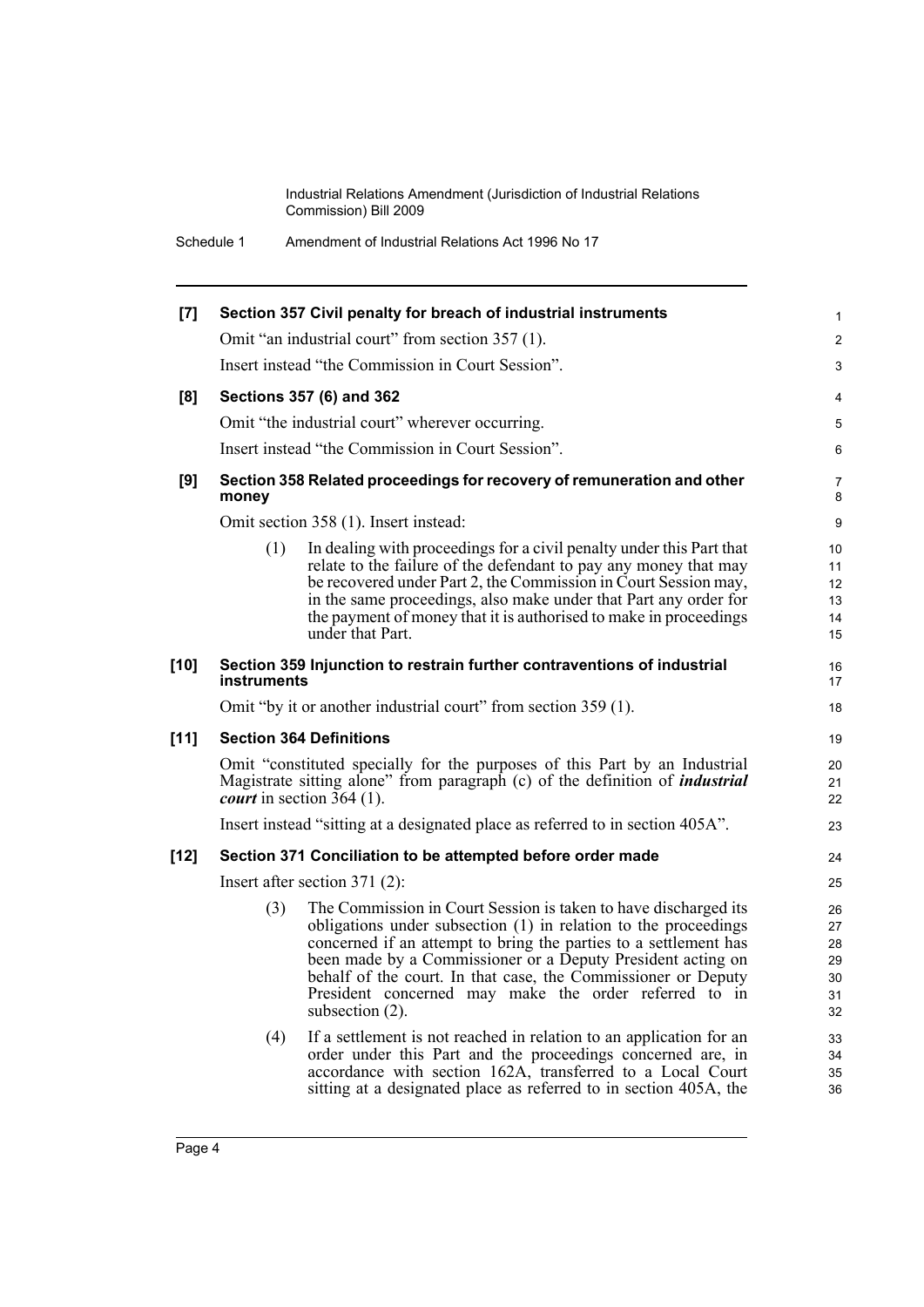Amendment of Industrial Relations Act 1996 No 17 Schedule 1

|        |      |                     | Local Court dealing with those proceedings is not required to<br>comply with subsection (1) in relation to those proceedings.                                                                                                     | $\mathbf{1}$<br>2    |
|--------|------|---------------------|-----------------------------------------------------------------------------------------------------------------------------------------------------------------------------------------------------------------------------------|----------------------|
| $[13]$ |      |                     | Section 375 Recovery of amounts ordered to be paid                                                                                                                                                                                | 3                    |
|        |      |                     | Omit "constituted by an Industrial Magistrate".                                                                                                                                                                                   | 4                    |
| $[14]$ |      |                     | Section 380 Small claims during other Commission hearings                                                                                                                                                                         | 5                    |
|        |      |                     | Omit section 380 (5). Insert instead:                                                                                                                                                                                             | 6                    |
|        |      | (5)                 | The Commission may, instead of dealing with the matter:                                                                                                                                                                           | $\overline{7}$       |
|        |      |                     | remit the matter, if the Commission is not constituted as<br>(a)<br>the Commission in Court Session, to the Commission in<br>Court Session for determination, or                                                                  | 8<br>9<br>10         |
|        |      |                     | refer the matter to a Local Court sitting at a designated<br>(b)<br>place as referred to in section 405A.                                                                                                                         | 11<br>12             |
|        |      | (5A)                | If the matter is referred to a Local Court, the court may deal with<br>the matter as if the application for an order under this Part and for<br>the application to be dealt with under section 379 had been made<br>to the court. | 13<br>14<br>15<br>16 |
| $[15]$ |      |                     | <b>Chapter 7, Part 3 Industrial Magistrates</b>                                                                                                                                                                                   | 17                   |
|        |      | Omit the Part.      |                                                                                                                                                                                                                                   | 18                   |
| $[16]$ |      | <b>Section 397</b>  |                                                                                                                                                                                                                                   | 19                   |
|        |      |                     | Omit the section. Insert instead:                                                                                                                                                                                                 | 20                   |
|        | 397  |                     | <b>Proceedings for offences</b>                                                                                                                                                                                                   | 21                   |
|        |      |                     | Proceedings for an offence against this Act or the regulations are<br>to be dealt with summarily before the Commission in Court<br>Session.                                                                                       | 22<br>23<br>24       |
| $[17]$ |      |                     | Section 398 Time for instituting proceedings                                                                                                                                                                                      | 25                   |
|        |      | Omit the note.      |                                                                                                                                                                                                                                   | 26                   |
| $[18]$ |      | <b>Section 405A</b> |                                                                                                                                                                                                                                   | 27                   |
|        |      |                     | Insert after section 405:                                                                                                                                                                                                         | 28                   |
|        | 405A |                     | Industrial relations civil jurisdiction of Local Court sitting at<br>designated places                                                                                                                                            | 29<br>30             |
|        |      | (1)                 | The regulations may declare any city, town or other place to be a<br><i>designated place</i> for the purposes of this Act.                                                                                                        | 31<br>32             |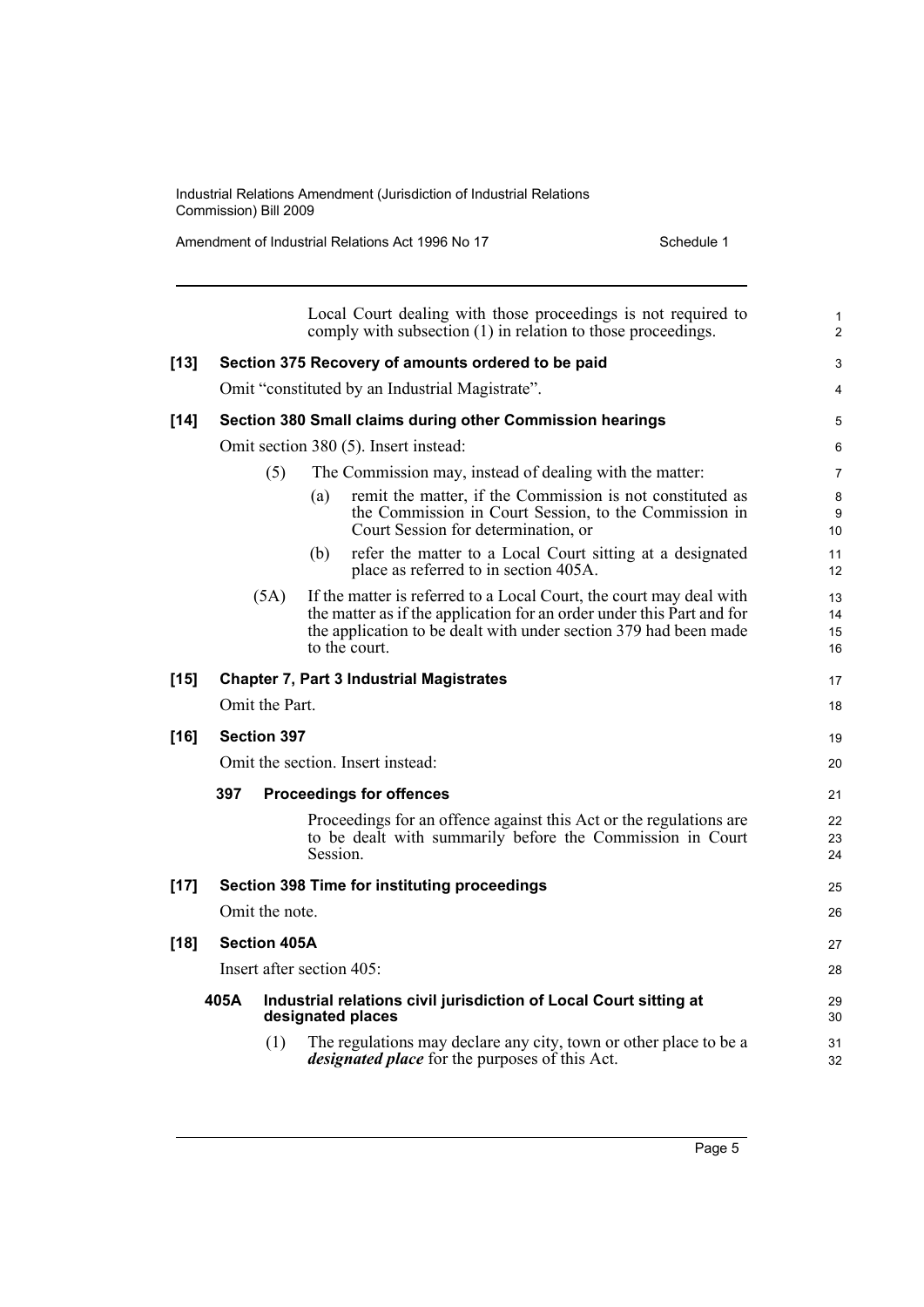| Schedule 1 | Amendment of Industrial Relations Act 1996 No 17 |
|------------|--------------------------------------------------|
|------------|--------------------------------------------------|

|        | (2)               | Until such time as regulations are made under subsection (1), the<br>following cities or towns are taken to be designated places:                                                                                                                                                                                                                  | $\mathbf{1}$<br>$\overline{2}$   |
|--------|-------------------|----------------------------------------------------------------------------------------------------------------------------------------------------------------------------------------------------------------------------------------------------------------------------------------------------------------------------------------------------|----------------------------------|
|        |                   | Albury, Armidale, Batemans Bay, Bathurst, Bega, Bourke,                                                                                                                                                                                                                                                                                            | 3                                |
|        |                   | Broken Hill, Casino, Cessnock, Cobar, Coffs Harbour, Condobolin, Cooma, Coonamble, Cootamundra, Corowa,                                                                                                                                                                                                                                            | $\overline{4}$                   |
|        |                   | Cowra, Deniliquin, Dubbo, East Maitland, Forbes, Glen Innes,                                                                                                                                                                                                                                                                                       | $\overline{5}$<br>6              |
|        |                   | Gosford, Goulburn, Grafton, Griffith, Gundagai, Gunnedah,                                                                                                                                                                                                                                                                                          | $\boldsymbol{7}$                 |
|        |                   | Hay, Inverell, Kempsey, Leeton, Lismore, Lithgow, Maitland,                                                                                                                                                                                                                                                                                        | 8                                |
|        |                   | Moss Vale,<br>Mudgee, Murwillumbah,<br>Moree, Moruya,                                                                                                                                                                                                                                                                                              | 9                                |
|        |                   | Muswellbrook, Narrabri, Narrandera, Newcastle, Nowra,<br>Nyngan, Orange, Parkes, Port Macquarie, Queanbeyan, Quirindi,                                                                                                                                                                                                                             | 10 <sup>1</sup><br>11            |
|        |                   | Scone, Singleton, Tamworth, Taree, Tumut, Wagga Wagga,                                                                                                                                                                                                                                                                                             | 12                               |
|        |                   | Walgett, Wellington, Wentworth, Wollongong, Wyalong, Yass,                                                                                                                                                                                                                                                                                         | 13                               |
|        |                   | Young.                                                                                                                                                                                                                                                                                                                                             | 14                               |
| $[19]$ |                   | Schedule 4 Savings, transitional and other provisions                                                                                                                                                                                                                                                                                              | 15                               |
|        |                   | Insert at the end of clause $2(1)$ :                                                                                                                                                                                                                                                                                                               | 16                               |
|        |                   | Industrial Relations Amendment (Jurisdiction of Industrial                                                                                                                                                                                                                                                                                         | 17                               |
|        |                   | <b>Relations Commission) Act 2009</b>                                                                                                                                                                                                                                                                                                              | 18                               |
| [20]   | <b>Schedule 4</b> |                                                                                                                                                                                                                                                                                                                                                    | 19                               |
|        |                   | Insert at the end of the Schedule with appropriate Part and clause numbers:                                                                                                                                                                                                                                                                        | 20                               |
|        | <b>Part</b>       | Provisions consequent on enactment of                                                                                                                                                                                                                                                                                                              | 21                               |
|        |                   | <b>Industrial Relations Amendment</b>                                                                                                                                                                                                                                                                                                              | 22                               |
|        |                   | (Jurisdiction of Industrial Relations                                                                                                                                                                                                                                                                                                              | 23                               |
|        |                   | <b>Commission) Act 2009</b>                                                                                                                                                                                                                                                                                                                        | 24                               |
|        |                   |                                                                                                                                                                                                                                                                                                                                                    |                                  |
|        |                   | <b>Definition</b>                                                                                                                                                                                                                                                                                                                                  | 25                               |
|        |                   | In this Part:                                                                                                                                                                                                                                                                                                                                      | 26                               |
|        |                   | <b>amending Act</b> means the Industrial Relations Amendment                                                                                                                                                                                                                                                                                       | 27                               |
|        |                   | (Jurisdiction of Industrial Relations Commission) Act 2009.                                                                                                                                                                                                                                                                                        | 28                               |
|        |                   | Consequences of abolition of office of Industrial Magistrate-<br>section 56 of Constitution Act 1902                                                                                                                                                                                                                                               | 29<br>30                         |
|        | (1)               | A person who, immediately before the repeal of Part 3 of Chapter<br>7 of this Act by the amending Act, held office as an Industrial<br>Magistrate under that Part is entitled (without loss of<br>remuneration) to hold office as a Magistrate for the remainder of<br>the term for which the person was appointed as an Industrial<br>Magistrate. | 31<br>32<br>33<br>34<br>35<br>36 |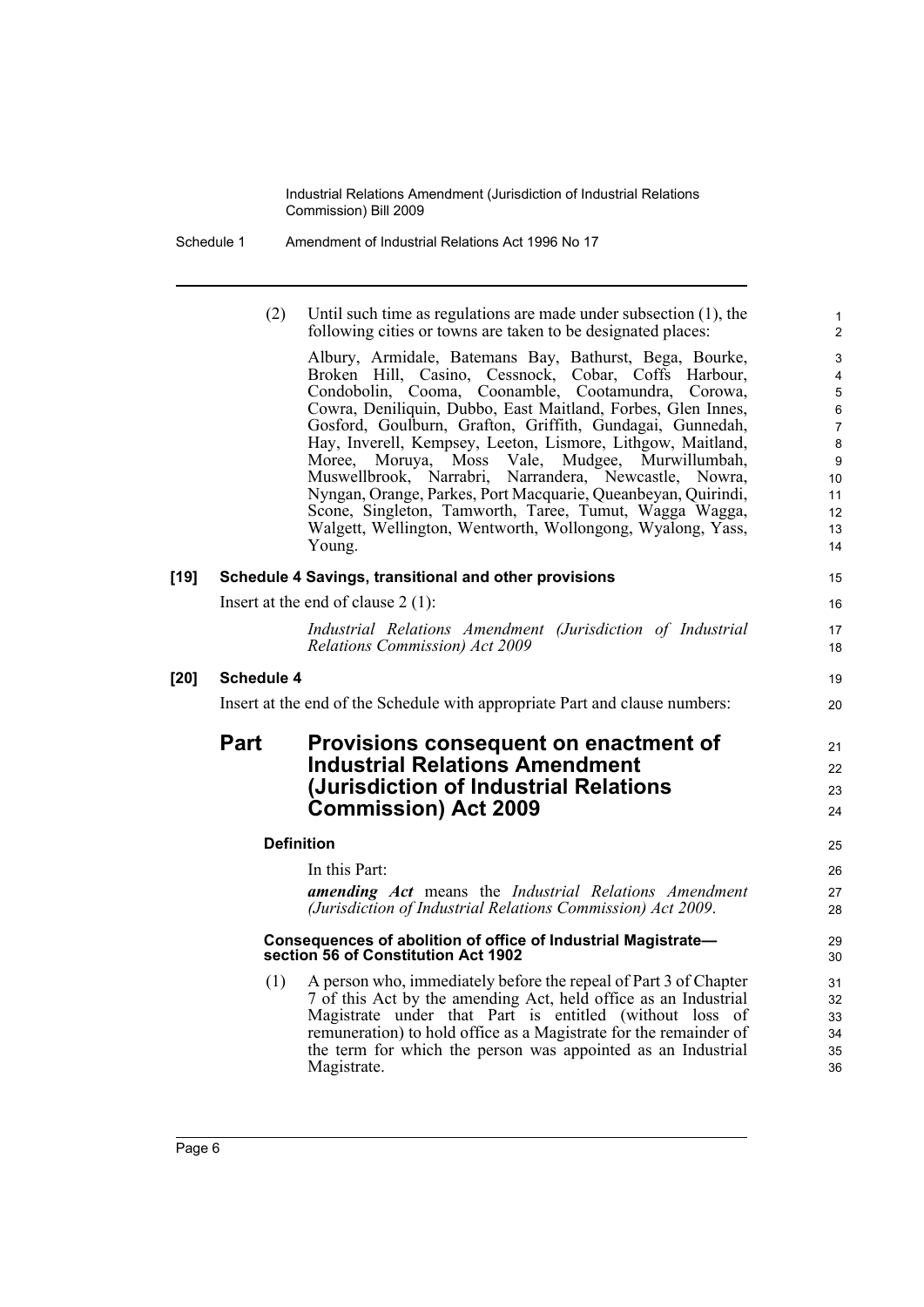Amendment of Industrial Relations Act 1996 No 17 Schedule 1

| (2) | A reference in this clause to an Industrial Magistrate includes a<br>reference to the Chief Industrial Magistrate. | 1<br>2 |
|-----|--------------------------------------------------------------------------------------------------------------------|--------|
|     | Application of amendments to pending proceedings                                                                   | 3      |
| (1) | Except to the extent provided by subclause $(2)$ , an amendment                                                    | 4      |
|     | made by the amending Act to this or any other Act does not apply                                                   | 5      |
|     | to or in respect of any proceedings commenced (but not finally                                                     | 6      |
|     | determined) before the commencement of the amendment.                                                              | 7      |
| (2) | If, before the repeal of Part 3 of Chapter 7 by the amending Act,                                                  | 8      |
|     | proceedings in relation to any matter under this or any other Act                                                  | 9      |
|     | were commenced in a Local Court constituted by an Industrial                                                       | 10     |
|     | Magistrate but the matter had not been determined before that                                                      | 11     |
|     | repeal, the matter may continue to be dealt with and determined                                                    | 12     |
|     | by a Local Court.                                                                                                  | 13     |
| (3) | This clause is subject to the regulations.                                                                         | 14     |
|     |                                                                                                                    |        |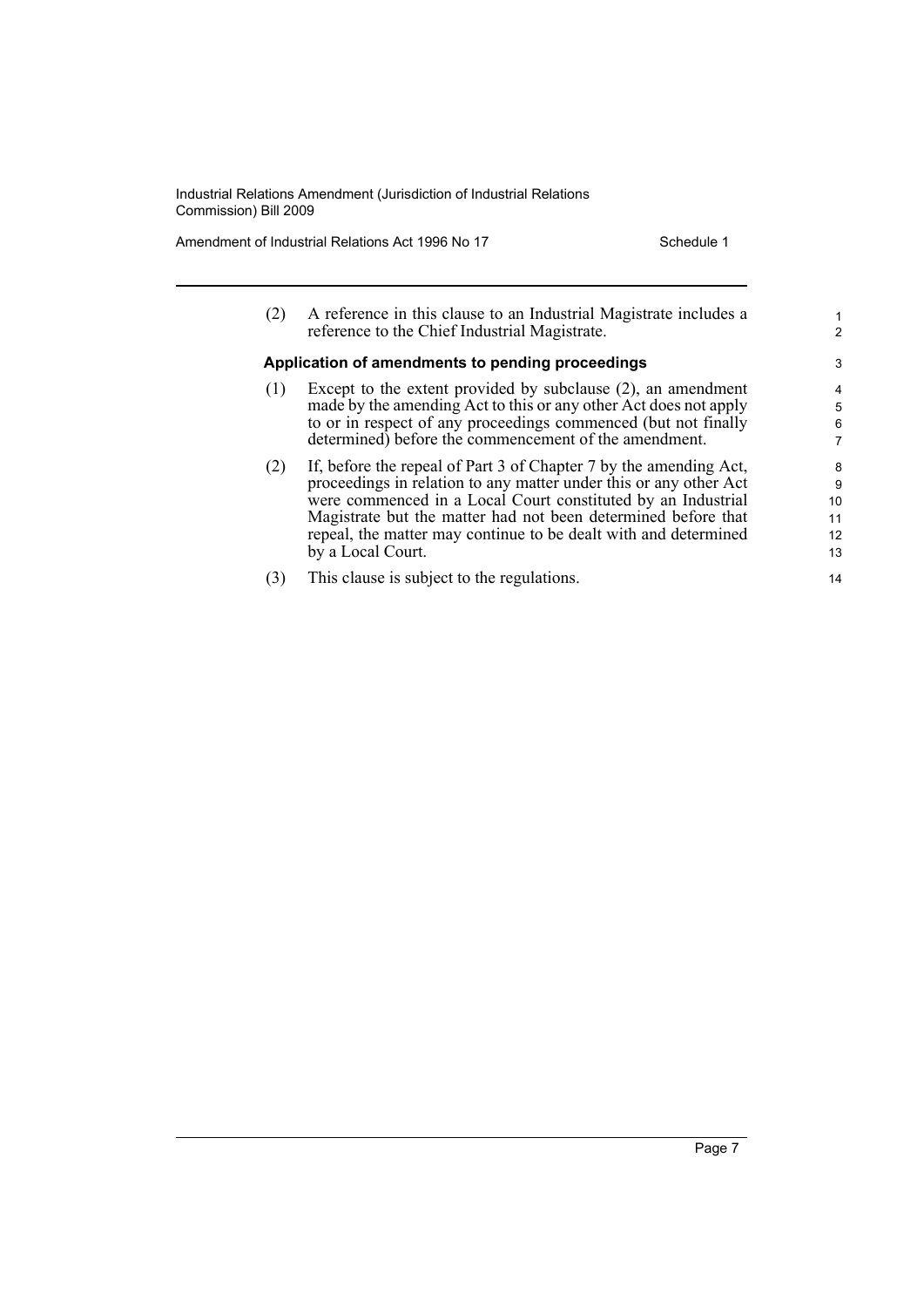<span id="page-13-0"></span>

|               | <b>Schedule 2</b><br><b>Amendment of other legislation</b>                                                                                                                                                                                | $\mathbf{1}$   |
|---------------|-------------------------------------------------------------------------------------------------------------------------------------------------------------------------------------------------------------------------------------------|----------------|
| 2.1           | Annual Holidays Act 1944 No 31                                                                                                                                                                                                            | $\overline{2}$ |
| [1]           | Section 12 Proceedings for recovery of penalties                                                                                                                                                                                          | 3              |
|               | Omit "before a Local Court or" from section 12 (1).                                                                                                                                                                                       | 4              |
| [2]           | Section 12 (2) and (3)                                                                                                                                                                                                                    | 5              |
|               | Omit "Local Court or" wherever occurring.                                                                                                                                                                                                 | 6              |
| [3]           | Sections 13 (1) and 14 (d)                                                                                                                                                                                                                | 7              |
|               | Insert "sitting at a designated place as referred to in section 405A of the<br>Industrial Relations Act 1996" after "a Local Court" wherever occurring.                                                                                   | 8<br>9         |
| 2.2           | Apprenticeship and Traineeship Act 2001 No 80                                                                                                                                                                                             | 10             |
| [1]           | <b>Section 73 Proceedings for offences</b>                                                                                                                                                                                                | 11             |
|               | Omit "a Local Court constituted by a Magistrate sitting alone" from section<br>73 (1).                                                                                                                                                    | 12<br>13       |
|               | Insert instead "the Industrial Relations Commission in Court Session".                                                                                                                                                                    | 14             |
| [2]           | Section 73, note                                                                                                                                                                                                                          | 15             |
|               | Omit the note.                                                                                                                                                                                                                            | 16             |
| 2.3           | <b>Bail Act 1978 No 161</b>                                                                                                                                                                                                               | 17             |
|               | <b>Section 4 Definitions</b>                                                                                                                                                                                                              | 18             |
|               | Omit ", a licensing magistrate under the <i>Liquor Act 1982</i> , a Children's<br>Magistrate or an industrial magistrate under the <i>Industrial Relations Act 1996</i> "<br>from the definition of <i>magistrate</i> in section $4(1)$ . | 19<br>20<br>21 |
|               | Insert instead "or a Children's Magistrate".                                                                                                                                                                                              | 22             |
| $2.4^{\circ}$ | <b>Building and Construction Industry Long Service Payments</b><br>Act 1986 No 19                                                                                                                                                         | 23<br>24       |
| [1]           | <b>Section 64 Proceedings for offences</b>                                                                                                                                                                                                | 25             |
|               | Omit "a Local Court" from section 64 (1).                                                                                                                                                                                                 | 26             |
|               | Insert instead "the Industrial Relations Commission in Court Session".                                                                                                                                                                    | 27             |
|               |                                                                                                                                                                                                                                           |                |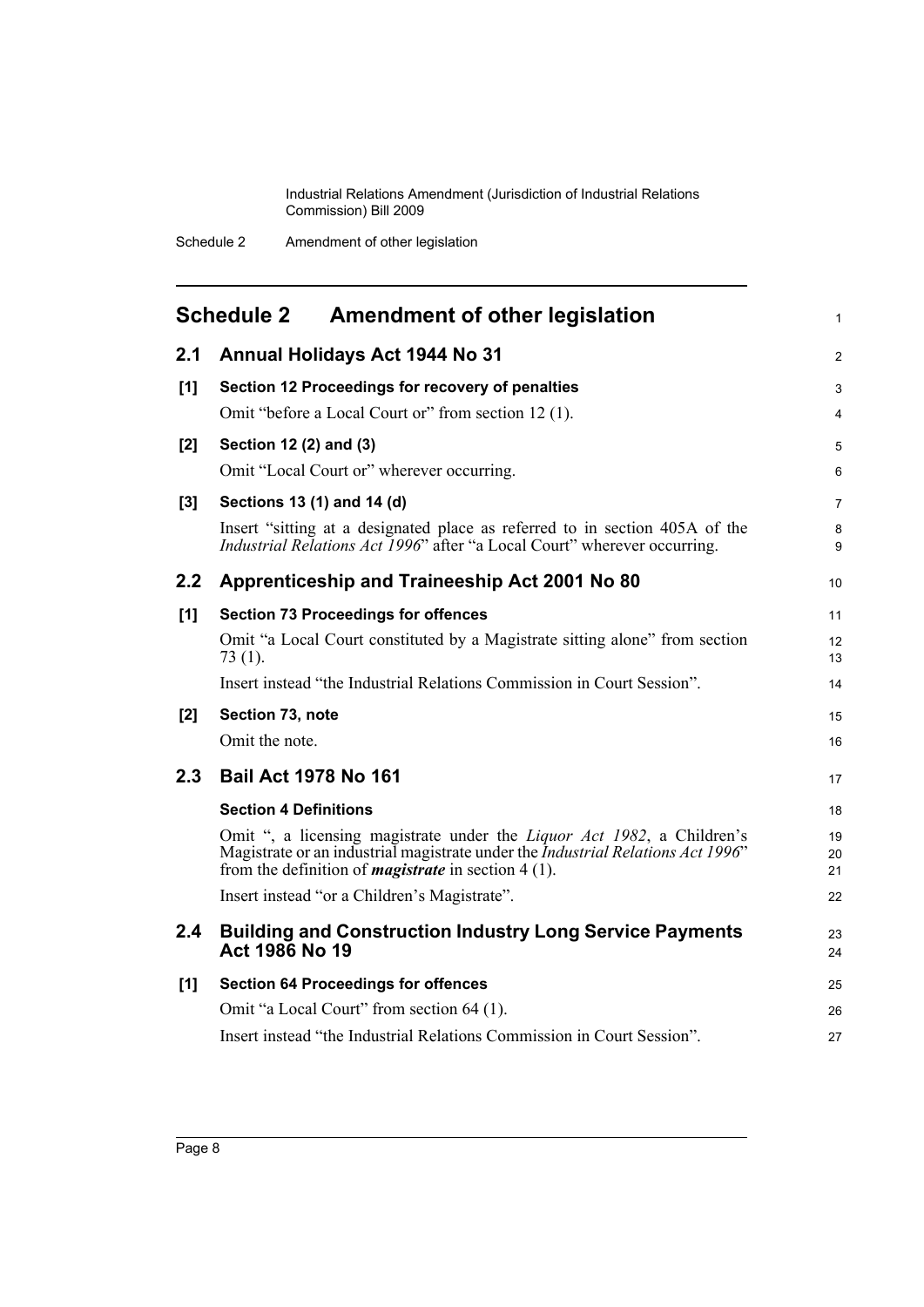Amendment of other legislation Schedule 2

| [2]   | <b>Section 64 (2)</b>                                                                                                                              | 1              |
|-------|----------------------------------------------------------------------------------------------------------------------------------------------------|----------------|
|       | Omit the subsection.                                                                                                                               | $\overline{c}$ |
| 2.5   | <b>Court Security Act 2005 No 1</b>                                                                                                                | 3              |
|       | <b>Section 4 Definitions</b>                                                                                                                       | 4              |
|       | Omit "(including a Local Court constituted by an Industrial Magistrate)" from<br>paragraph (g) of the definition of <i>court</i> in section 4 (1). | 5<br>6         |
| 2.6   | Criminal Procedure Act 1986 No 209                                                                                                                 | 7              |
| [1]   | <b>Section 3 Definitions</b>                                                                                                                       | 8              |
|       | Omit the definition of <i>Industrial Magistrate</i> from section 3 (1).                                                                            | 9              |
| [2]   | Section 28 Application of Part and definition                                                                                                      | 10             |
|       | Omit "an Industrial Magistrate," from the definition of <b>Judge</b> in section 28 (2).                                                            | 11             |
| $[3]$ | <b>Section 170 Application</b>                                                                                                                     | 12             |
|       | Omit section 170 (2) (c) and $(2A)$ (d).                                                                                                           | 13             |
| [4]   | <b>Section 171 Definitions</b>                                                                                                                     | 14             |
|       | Omit "and includes (where applicable) an Industrial Magistrate" from the<br>definition of <i>court</i> .                                           | 15<br>16       |
| [5]   | Section 171, definition of "Magistrate"                                                                                                            | 17             |
|       | Omit "an Industrial Magistrate and any other". Insert instead "any".                                                                               | 18             |
| [6]   | Section 171, definition of "registrar"                                                                                                             | 19             |
|       | Omit paragraph (c).                                                                                                                                | 20             |
| [7]   | <b>Section 275 Definitions</b>                                                                                                                     | 21             |
|       | Omit "and an Industrial Magistrate" from the definition of <b>Judge</b> .                                                                          | 22             |
| [8]   | Section 312 Persons arrested under bench warrants                                                                                                  | 23             |
|       | Omit "and an Industrial Magistrate" from section 312 (3).                                                                                          | 24             |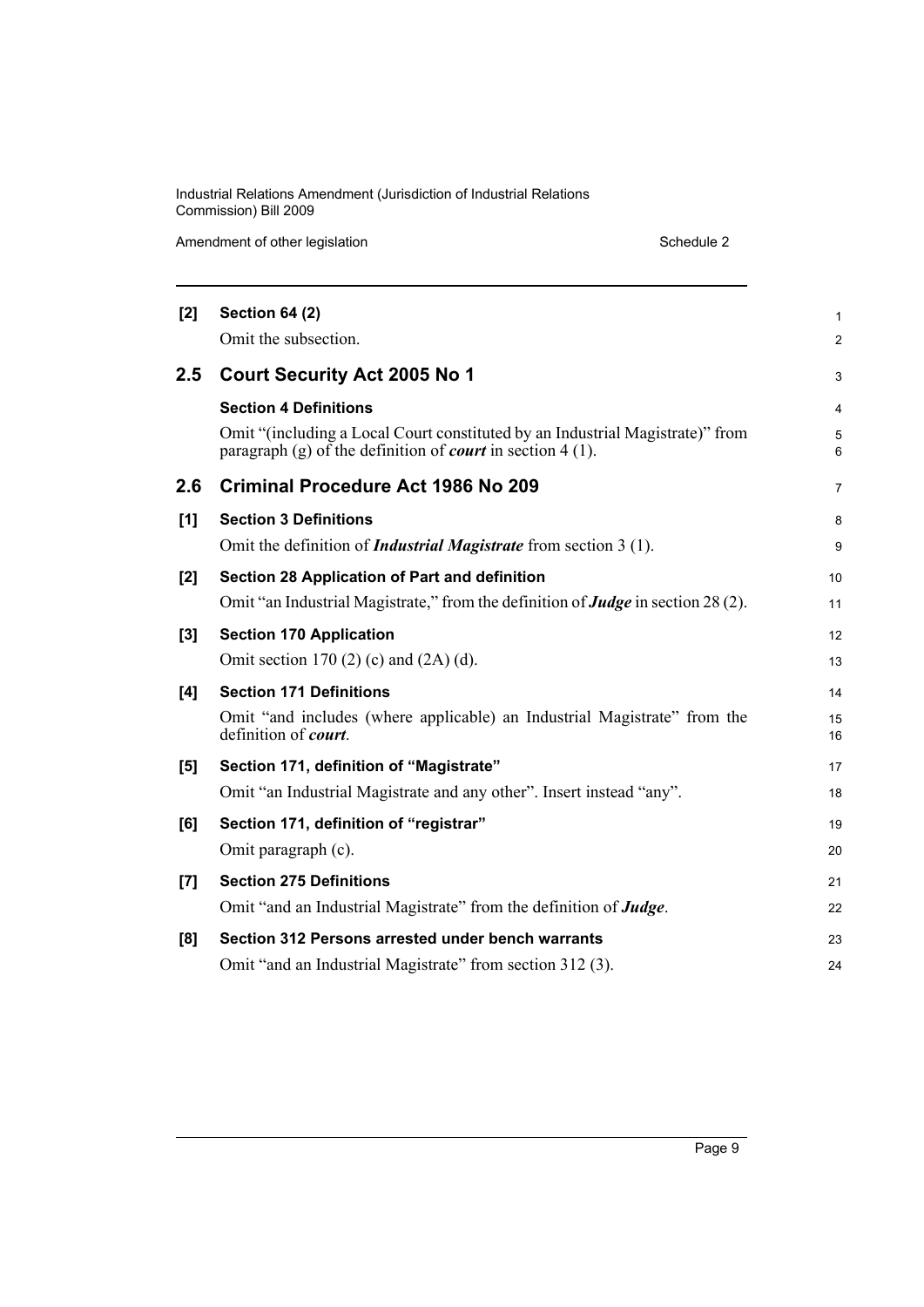Schedule 2 Amendment of other legislation

| 2.7 | Dangerous Goods (Road and Rail Transport) Act 2008 No 95                                                                                                                                                        | $\mathbf{1}$                            |
|-----|-----------------------------------------------------------------------------------------------------------------------------------------------------------------------------------------------------------------|-----------------------------------------|
|     | Sections 35 (1) (b), 36 (1) (b) and 45 (1) (b)                                                                                                                                                                  | 2                                       |
|     | Omit "constituted by an Industrial Magistrate sitting alone" wherever<br>occurring.                                                                                                                             | 3<br>4                                  |
|     | Insert instead "sitting at a designated place as referred to in section 405A of<br>the <i>Industrial Relations Act 1996</i> or the Industrial Relations Commission in<br>Court Session".                        | $\sqrt{5}$<br>$\,6\,$<br>$\overline{7}$ |
| 2.8 | <b>Employment Protection Act 1982 No 122</b>                                                                                                                                                                    | 8                                       |
|     | <b>Section 19 Proceedings for offences</b>                                                                                                                                                                      | 9                                       |
|     | Omit section 19 (1) and (2). Insert instead:                                                                                                                                                                    | 10                                      |
|     | Proceedings for an offence against this Act or the regulations are<br>(1)<br>to be dealt with summarily before the Industrial Relations<br>Commission in Court Session.                                         | 11<br>12<br>13                          |
| 2.9 | <b>Entertainment Industry Act 1989 No 230</b>                                                                                                                                                                   | 14                                      |
|     | <b>Section 63 Proceedings for offences</b>                                                                                                                                                                      | 15                                      |
|     | Omit "an industrial magistrate or a Local Court" from section 63 (2).                                                                                                                                           | 16                                      |
|     | Insert instead "the Industrial Relations Commission in Court Session".                                                                                                                                          | 17                                      |
|     | 2.10 Essential Services Act 1988 No 41                                                                                                                                                                          | 18                                      |
|     | <b>Section 31 Proceedings for offences</b>                                                                                                                                                                      | 19                                      |
|     | Omit "a local court".                                                                                                                                                                                           | 20                                      |
|     | Insert instead "the Industrial Relations Commission in Court Session".                                                                                                                                          | 21                                      |
|     | 2.11 Industrial Relations (Child Employment) Act 2006 No 96                                                                                                                                                     | 22                                      |
| [1] | <b>Section 3 Definitions</b>                                                                                                                                                                                    | 23                                      |
|     | Omit "constituted specially for the purposes of this Act by an Industrial<br>Magistrate sitting alone" from paragraph (b) of the definition of <i>industrial</i><br><i>court</i> in section $\overline{3}$ (1). | 24<br>25<br>26                          |
|     | Insert instead "sitting at a designated place as referred to in section 405A of<br>the <i>Industrial Relations Act 1996</i> ".                                                                                  | 27<br>28                                |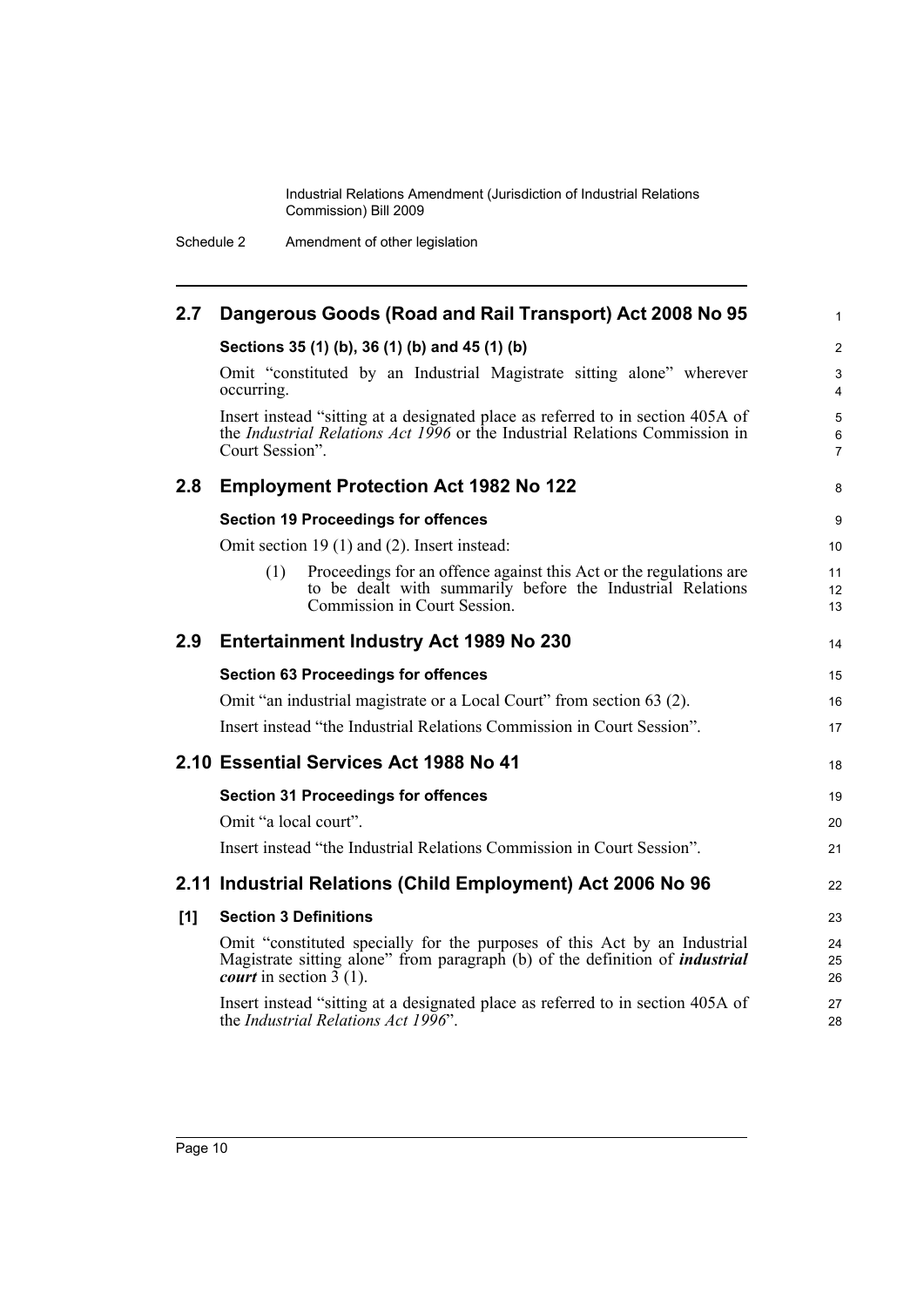Amendment of other legislation Schedule 2

| [2] | Section 16 Applied provisions of Industrial Relations Act 1996                                                         | $\mathbf{1}$        |
|-----|------------------------------------------------------------------------------------------------------------------------|---------------------|
|     | Omit "(Transfer of certain proceedings to Industrial Magistrates)" from<br>section 16 $(1)$ (a).                       | $\overline{2}$<br>3 |
| [3] | <b>Section 16 (7)</b>                                                                                                  | 4                   |
|     | Omit "constituted by an Industrial Magistrate sitting alone".                                                          | 5                   |
|     | Insert instead "sitting at a designated place as referred to in section 405A of<br>the Industrial Relations Act 1996". | 6<br>$\overline{7}$ |
|     | 2.12 Industrial Relations (General) Regulation 2001                                                                    | 8                   |
|     | Clause 43 Industrial Magistrate-civil procedure                                                                        | 9                   |
|     | Omit the clause.                                                                                                       | 10                  |
|     | 2.13 Judicial Officers Act 1986 No 100                                                                                 | 11                  |
|     | <b>Section 3 Definitions</b>                                                                                           | 12                  |
|     | Omit "and an industrial magistrate" from the definition of <i>Magistrate</i> in<br>section $3(1)$ .                    | 13<br>14            |
|     |                                                                                                                        |                     |
|     | 2.14 Long Service Leave Act 1955 No 38                                                                                 | 15                  |
| [1] | <b>Section 11 Recovery of penalties</b>                                                                                | 16                  |
|     | Omit "a Local Court constituted by a Magistrate sitting alone" from section<br>$11(1)$ .                               | 17<br>18            |
|     | Insert instead "the Industrial Relations Commission in Court Session".                                                 | 19                  |
| [2] | <b>Section 11 (2)</b>                                                                                                  | 20                  |
|     | Omit "Local Court". Insert instead "Industrial Relations Commission".                                                  | 21                  |
| [3] | <b>Section 11 (3)</b>                                                                                                  | 22                  |
|     | Omit "Local Court before whom such proceedings are taken".                                                             | 23                  |
|     | Insert instead "Industrial Relations Commission in Court Session".                                                     | 24                  |
| [4] | Section 12 Recovery of long service leave pay                                                                          | 25                  |
|     | Omit "constituted by a Magistrate sitting alone" from section 12 (1).                                                  | 26                  |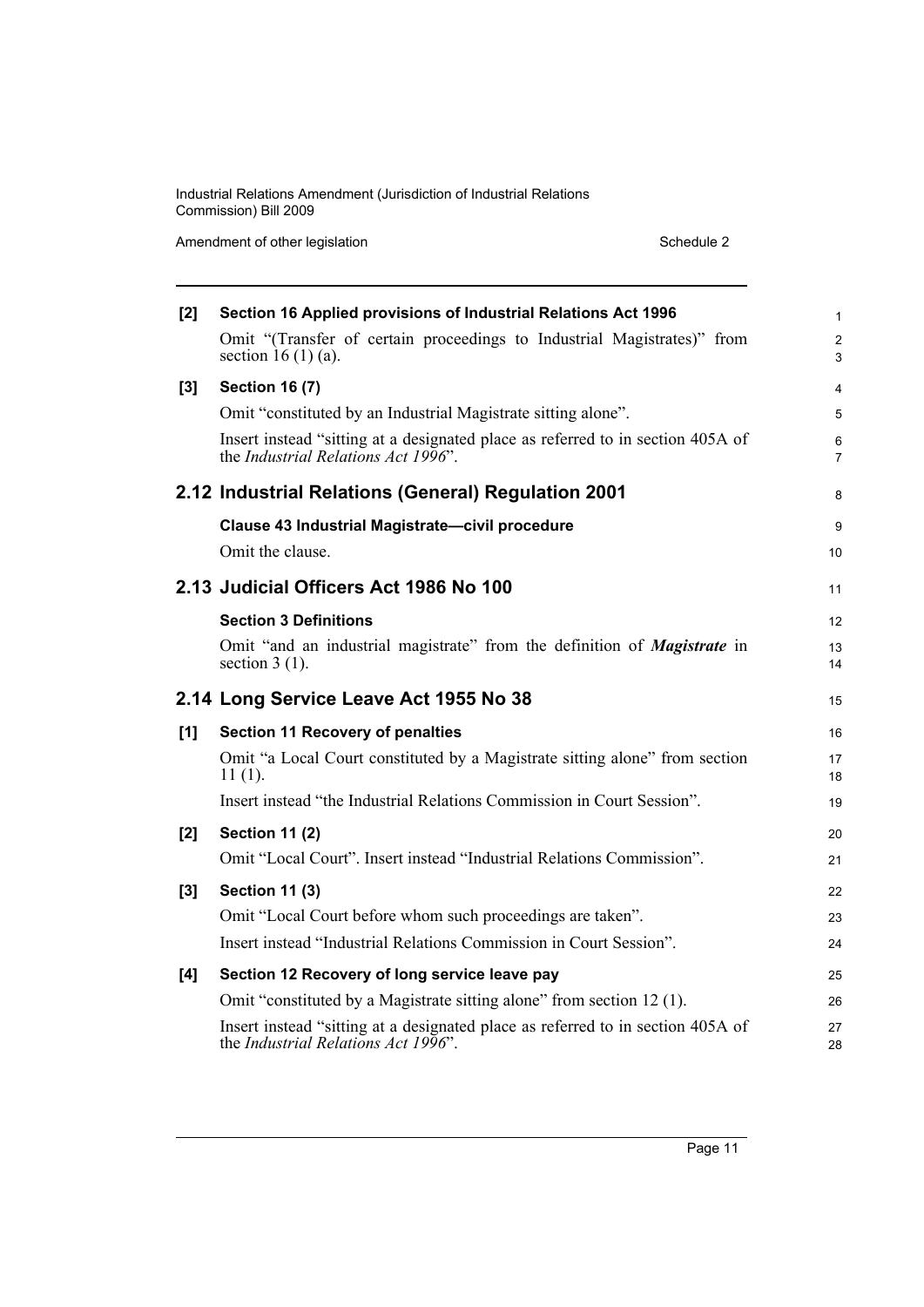Schedule 2 Amendment of other legislation

| [5]   | Section 14 Provisions as to enforcement of orders, appeals etc |                                                                                                                                                                                                                                 |                      |
|-------|----------------------------------------------------------------|---------------------------------------------------------------------------------------------------------------------------------------------------------------------------------------------------------------------------------|----------------------|
|       |                                                                | Insert "sitting at a designated place as referred to in section 405A of the<br>Industrial Relations Act 1996" after "Local Court" in section 14 (c).                                                                            | $\overline{c}$<br>3  |
|       |                                                                | 2.15 Occupational Health and Safety Act 2000 No 40                                                                                                                                                                              | $\overline{4}$       |
| [1]   |                                                                | Sections 97 (1) and 98 (1)                                                                                                                                                                                                      | 5                    |
|       | occurring.                                                     | Omit "constituted by an Industrial Magistrate sitting alone" wherever                                                                                                                                                           | 6<br>$\overline{7}$  |
|       | Court Session".                                                | Insert instead "sitting at a designated place as referred to in section 405A of<br>the <i>Industrial Relations Act 1996</i> or to the Industrial Relations Commission in                                                        | 8<br>9<br>10         |
| [2]   |                                                                | <b>Section 97 Appeal following review</b>                                                                                                                                                                                       | 11                   |
|       | Court" in section $97(2)$ .                                    | Insert "or the Industrial Relations Commission in Court Session" after "Local                                                                                                                                                   | 12<br>13             |
| $[3]$ | <b>Section 97 (2)</b>                                          |                                                                                                                                                                                                                                 | 14                   |
|       |                                                                | Omit "the Court". Insert instead "the Court concerned".                                                                                                                                                                         | 15                   |
| [4]   | <b>Section 97 (3)</b>                                          |                                                                                                                                                                                                                                 | 16                   |
|       |                                                                | Insert "or the Industrial Relations Commission in Court Session (as the case<br>requires)" after "Local Court".                                                                                                                 | 17<br>18             |
| [5]   |                                                                | Section 98 Application for stay of investigation or prohibition notice                                                                                                                                                          | 19                   |
|       |                                                                | Omit "Local Court" from section 98 (2). Insert instead "Court concerned".                                                                                                                                                       | 20                   |
| [6]   | <b>Section 98 (3)</b>                                          |                                                                                                                                                                                                                                 |                      |
|       |                                                                | Omit the subsection. Insert instead:                                                                                                                                                                                            | 22                   |
|       | (3)                                                            | A stay may be granted on such conditions as the Local Court or<br>the Industrial Relations Commission in Court Session (as the case<br>requires) considers appropriate and may be revoked or amended<br>by the Court concerned. | 23<br>24<br>25<br>26 |
| [7]   | <b>Section 105</b>                                             |                                                                                                                                                                                                                                 |                      |
|       |                                                                | Omit the section. Insert instead:                                                                                                                                                                                               | 28                   |
|       | 105                                                            | <b>Proceedings for offences</b>                                                                                                                                                                                                 | 29                   |
|       |                                                                | Proceedings for an offence against this Act or the regulations are<br>to be dealt with summarily before the Industrial Relations<br>Commission in Court Session.                                                                | 30<br>31<br>32       |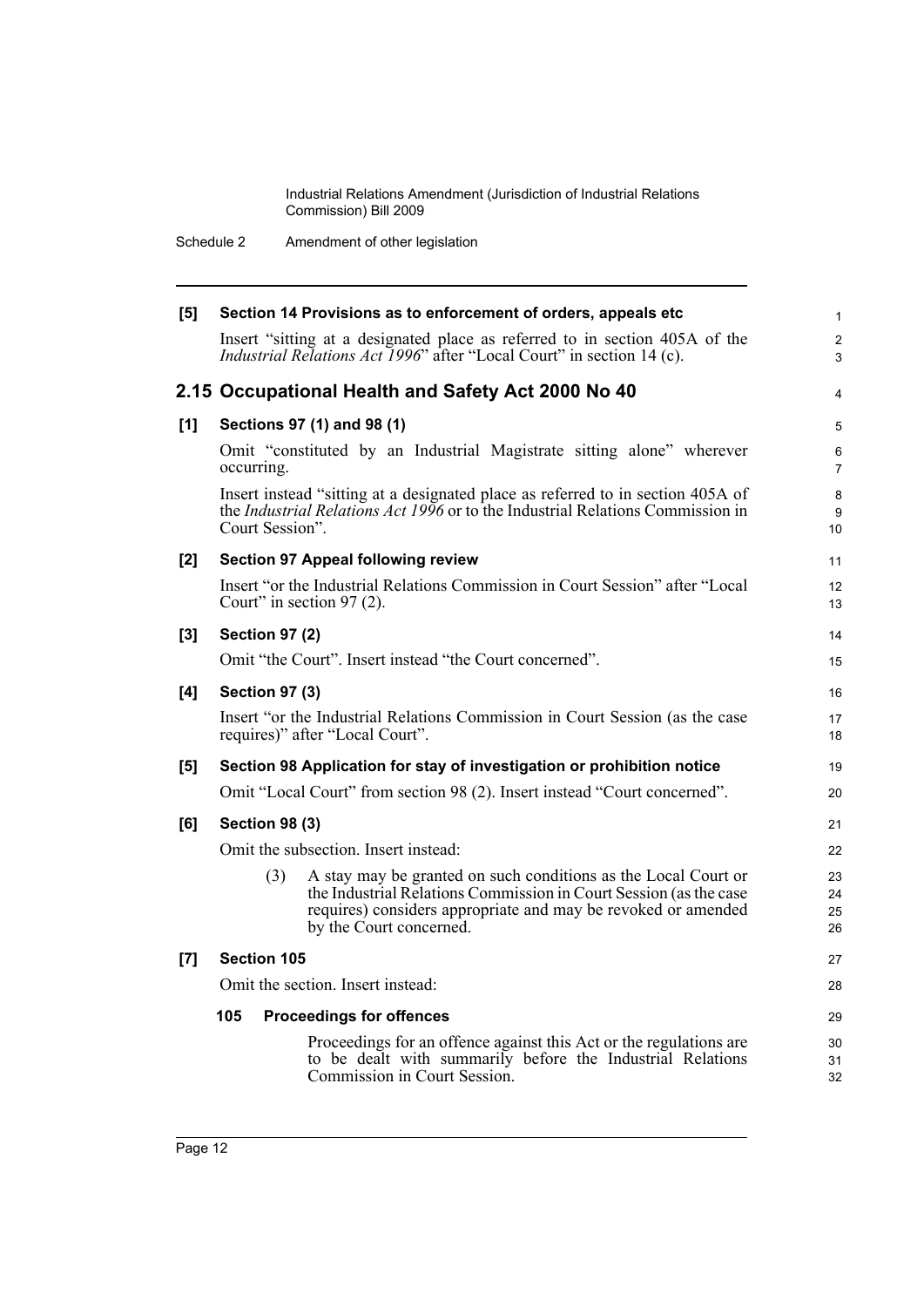Amendment of other legislation Schedule 2

| [8]    | Section 114 Orders regarding costs and expenses of investigation<br>Omit section 114 (2). Insert instead: |                                                                                                                                                                                                                                 |                      |
|--------|-----------------------------------------------------------------------------------------------------------|---------------------------------------------------------------------------------------------------------------------------------------------------------------------------------------------------------------------------------|----------------------|
|        |                                                                                                           |                                                                                                                                                                                                                                 |                      |
|        | (2)                                                                                                       | An order made by the Industrial Relations Commission under this<br>section is enforceable under section 182 of the Industrial                                                                                                   | $\mathfrak{S}$<br>4  |
|        |                                                                                                           | Relations Act 1996.                                                                                                                                                                                                             | 5                    |
| [9]    |                                                                                                           | Section 116 Orders to undertake OHS projects                                                                                                                                                                                    | 6                    |
|        | Omit section $116(3)$ .                                                                                   |                                                                                                                                                                                                                                 | $\overline{7}$       |
| $[10]$ |                                                                                                           | <b>Section 124 Definitions</b>                                                                                                                                                                                                  | 8                    |
|        |                                                                                                           | Omit "a Local Court," from the definition of <i>guideline judgment</i> .                                                                                                                                                        | 9                    |
|        |                                                                                                           | 2.16 Rail Safety Act 2008 No 97                                                                                                                                                                                                 | 10                   |
| [1]    |                                                                                                           | Sections 123 (1), 124 (1) and 141 (1)                                                                                                                                                                                           | 11                   |
|        |                                                                                                           | Omit "constituted by an Industrial Magistrate" wherever occurring.                                                                                                                                                              | 12                   |
|        | Court Session".                                                                                           | Insert instead "sitting at a designated place as referred to in section 405A of<br>the <i>Industrial Relations Act 1996</i> or to the Industrial Relations Commission in                                                        | 13<br>14<br>15       |
| $[2]$  |                                                                                                           | <b>Section 123 Appeal following review</b>                                                                                                                                                                                      | 16                   |
|        |                                                                                                           | Insert "or to the Industrial Relations Commission in Court Session" after<br>"Local Court" in section 123 (2).                                                                                                                  | 17<br>18             |
| [3]    | <b>Section 123 (2)</b>                                                                                    |                                                                                                                                                                                                                                 |                      |
|        |                                                                                                           | Omit "the Court". Insert instead "the Court concerned".                                                                                                                                                                         | 20                   |
| [4]    | <b>Section 123 (3)</b>                                                                                    |                                                                                                                                                                                                                                 |                      |
|        |                                                                                                           | Insert "or the Industrial Relations Commission in Court Session (as the case<br>requires)" after "Local Court".                                                                                                                 | 22<br>23             |
| [5]    | Sections 124 (2) and 141 (2)                                                                              |                                                                                                                                                                                                                                 |                      |
|        |                                                                                                           | Omit "Local Court" wherever occurring. Insert instead "Court concerned".                                                                                                                                                        | 25                   |
| [6]    | Section 124 Application for stay of prohibition notice                                                    |                                                                                                                                                                                                                                 |                      |
|        | Omit section 124 (3). Insert instead:                                                                     |                                                                                                                                                                                                                                 |                      |
|        | (3)                                                                                                       | A stay may be granted on such conditions as the Local Court or<br>the Industrial Relations Commission in Court Session (as the case<br>requires) considers appropriate and may be revoked or amended<br>by the Court concerned. | 28<br>29<br>30<br>31 |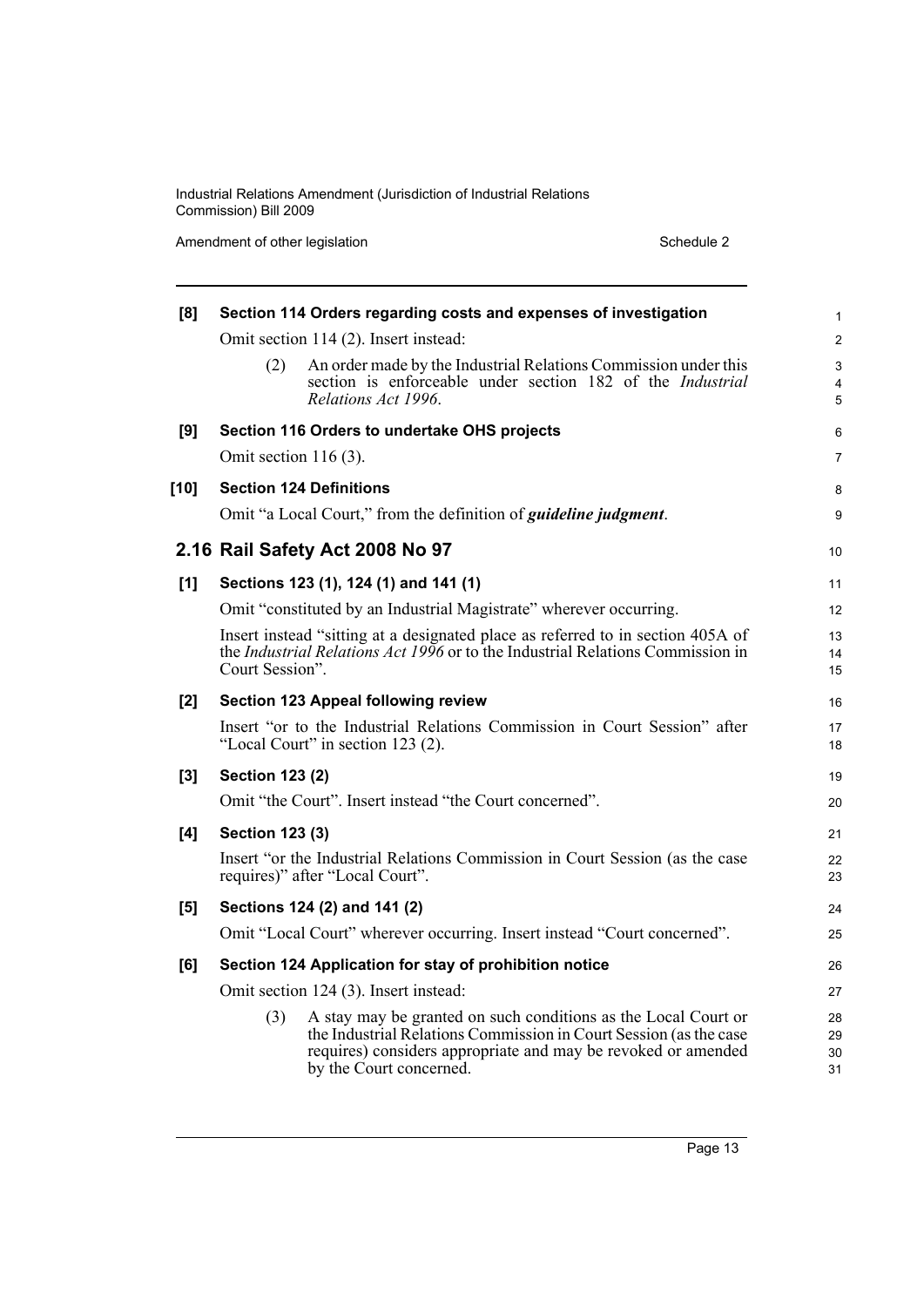Schedule 2 Amendment of other legislation

|                                                                             |                                                                               |              | 2.17 Shop Trading Act 2008 No 49                                                                                                                                                                | 1                   |
|-----------------------------------------------------------------------------|-------------------------------------------------------------------------------|--------------|-------------------------------------------------------------------------------------------------------------------------------------------------------------------------------------------------|---------------------|
|                                                                             |                                                                               |              | <b>Section 16 Proceedings for offences</b>                                                                                                                                                      | 2                   |
|                                                                             |                                                                               | "summarily". | Insert "before the Industrial Relations Commission in Court Session" after                                                                                                                      | 3<br>$\overline{4}$ |
|                                                                             | 2.18 Statutory and Other Offices Remuneration Act 1975 (1976)<br><b>No 4)</b> |              |                                                                                                                                                                                                 | 5<br>6              |
|                                                                             |                                                                               |              | <b>Schedule 1 Public Offices</b>                                                                                                                                                                | 7                   |
|                                                                             |                                                                               |              | Omit the matter relating to the office of Chief Industrial Magistrate.                                                                                                                          | 8                   |
| 2.19 Workers Compensation Act 1987 No 70                                    |                                                                               |              |                                                                                                                                                                                                 | 9                   |
| [1]                                                                         |                                                                               |              | Section 58 Refund of weekly payments paid after return to work etc                                                                                                                              | 10                  |
|                                                                             |                                                                               |              | Omit section 58 (9).                                                                                                                                                                            | 11                  |
| [2]                                                                         |                                                                               |              | Section 156 Recovery of double premiums for contravention of<br>insurance requirements                                                                                                          | 12<br>13            |
|                                                                             |                                                                               |              | Omit section 156 (7).                                                                                                                                                                           | 14                  |
| [3]                                                                         | Section 175 Employers evading payment of correct premiums                     |              |                                                                                                                                                                                                 | 15                  |
|                                                                             |                                                                               |              | Omit section 175 (7B).                                                                                                                                                                          | 16                  |
| 2.20 Workplace Injury Management and Workers Compensation<br>Act 1998 No 86 |                                                                               |              |                                                                                                                                                                                                 | 17<br>18            |
|                                                                             | <b>Section 245</b>                                                            |              |                                                                                                                                                                                                 | 19                  |
|                                                                             | Omit the section. Insert instead:                                             |              |                                                                                                                                                                                                 |                     |
|                                                                             | 245<br><b>Proceedings for offences</b>                                        |              |                                                                                                                                                                                                 | 21                  |
|                                                                             |                                                                               | (1)          | Proceedings for an offence against this Act, the 1987 Act or the<br>regulations under those Acts are to be dealt with summarily<br>before the Industrial Relations Commission in Court Session. | 22<br>23<br>24      |